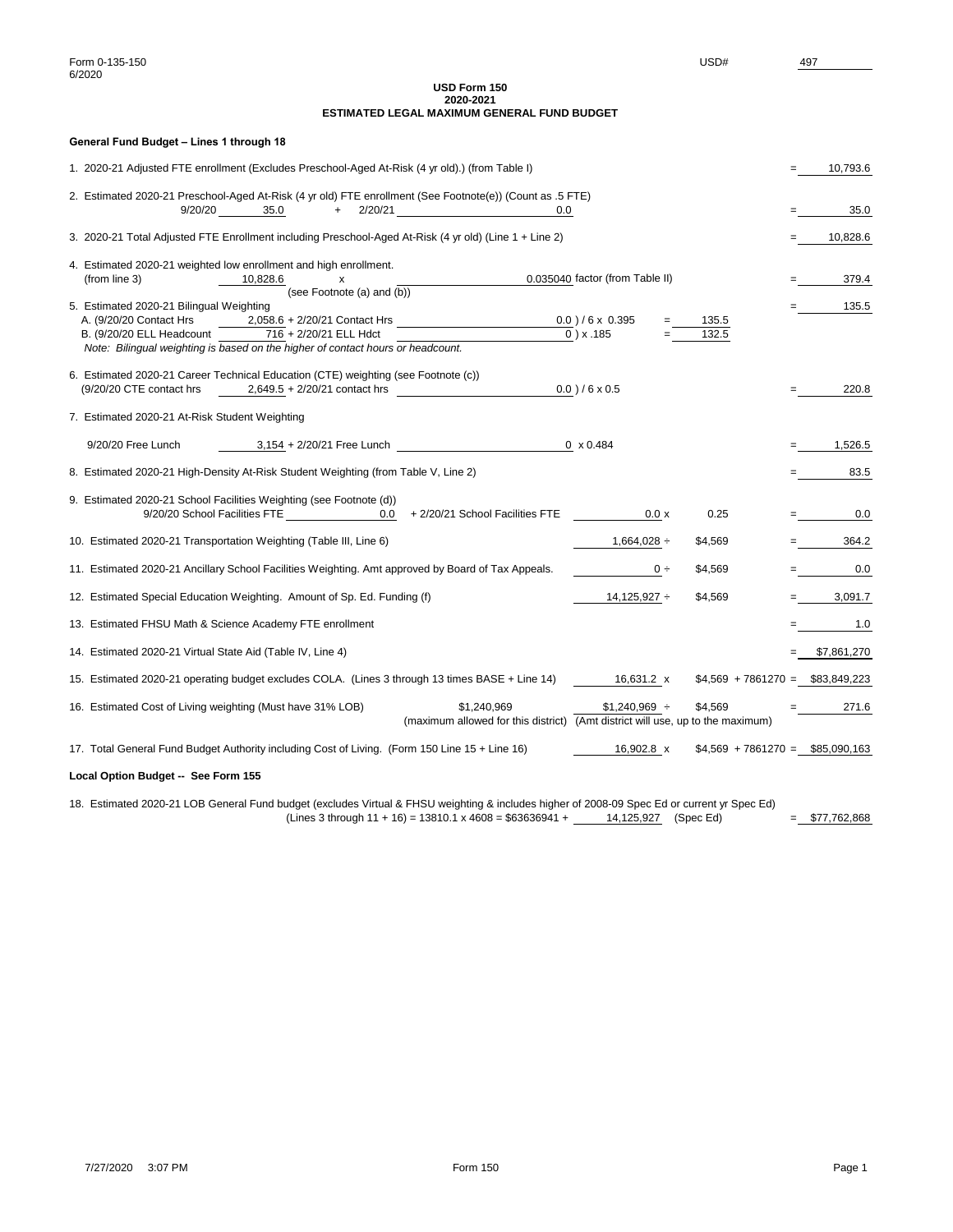| <b>TABLE I - KSA 72-5132</b><br>1. Does the district qualify for the 3 yr Average?                                                                                                                                                                          | <b>NO</b>                            | USD#                                                                                                                                                                                               | 497                                                              |
|-------------------------------------------------------------------------------------------------------------------------------------------------------------------------------------------------------------------------------------------------------------|--------------------------------------|----------------------------------------------------------------------------------------------------------------------------------------------------------------------------------------------------|------------------------------------------------------------------|
| 2. 9/20/17 Audited FTE enrollment (excludes Preschool-Aged At-Risk (4 yr old) and Virtual)                                                                                                                                                                  |                                      |                                                                                                                                                                                                    | 10,657.0                                                         |
| 3. 2/20/18 Audited FTE of new students of military families, not enrolled on 9/20/17.<br>(Excludes Preschool-Aged At-Risk (4 yr old)) (Must be at least 25 FTE or 1% of Line 2.<br>If it doesn't meet criteria then calculates zero.)                       |                                      | 0.0                                                                                                                                                                                                | 0.0                                                              |
| 4. 9/20/18 Audited FTE enrollment (excludes Preschool-Aged At-Risk (4 yr old) and Virtual)                                                                                                                                                                  |                                      |                                                                                                                                                                                                    | 10,793.6                                                         |
| 5. Estimated 2/20/19 Audited FTE of new students of military families, not enrolled on 9/20/18.<br>(Excludes Preschool-Aged At-Risk (4 yr old)) (Must be at least 25 FTE or 1% of Line 4.<br>If it doesn't meet criteria then calculates zero.)             |                                      | 0.0                                                                                                                                                                                                | 0.0                                                              |
| 6. 9/20/19 Audited FTE enrollment (excludes Preschool-Aged At-Risk (4 yr old) and Virtual)                                                                                                                                                                  |                                      |                                                                                                                                                                                                    | 10,624.9                                                         |
| 7. 2/20/20 Audited FTE of new students of military families, not enrolled on 9/20/19.<br>(Excludes Preschool-Aged At-Risk (4 yr old)) (Must be at least 25 FTE or 1% of Line 6.<br>If it doesn't meet criteria then calculates zero.)                       |                                      | 0.0                                                                                                                                                                                                | 0.0                                                              |
| 8. Sept. 20, 2017, FTE enrollment plus 2/20/18 FTE (Excludes Preschool-Aged At-Risk (4 yr old) and virtual.)                                                                                                                                                |                                      |                                                                                                                                                                                                    | 10,657.0                                                         |
| 9. Sept. 20, 2018, FTE enrollment plus 2/20/19 FTE (Excludes Preschool-Aged At-Risk (4 yr old) and virtual.)                                                                                                                                                |                                      |                                                                                                                                                                                                    | 10,793.6                                                         |
| 10. Sept. 20, 2019, FTE enrollment plus 2/20/20 FTE (Excludes Preschool-Aged At-Risk (4 yr old) and virtual.)                                                                                                                                               |                                      |                                                                                                                                                                                                    | 10,624.9                                                         |
| 11. 3 YR AVG FTE*: (<br>10,793.6<br>10,657.0<br>+<br>(line $8)$<br>(line 9)<br>10,624.9<br>$)/3=$<br>10,691.8<br>(line $10$ )<br>(goes to line 11)                                                                                                          |                                      |                                                                                                                                                                                                    | 0.0                                                              |
| * Excludes Preschool-Aged At-Risk (4 yr old) and virtual; but includes 2/20 military students if they qualify for the Military Provision that year.                                                                                                         |                                      |                                                                                                                                                                                                    |                                                                  |
| 12. 2020-21 FTE adjusted enrollment for budget purposes (higher of line 9, 10, or line 9, 10, or 11, if qualified for 3YR AVG).                                                                                                                             |                                      |                                                                                                                                                                                                    | 10,793.6                                                         |
| 13. Total FTE adjusted enrollment. (Goes to page 1, line 1)                                                                                                                                                                                                 |                                      |                                                                                                                                                                                                    | 10,793.6                                                         |
| TABLE II - Low and High Enrollment Weighting (KSA 72-5149)<br><b>Enrollment of District</b><br>$0 - 99.9$<br>100 - 299.9<br>${[7337 - 9.655 (E - 100)]}{ \div}3642.4} - 1$<br>${5406 - 1.237500 (E - 300)}\div 3642.4$ -1<br>300 - 1,621.9<br>1622 and over | <b>Factor</b><br>1.014331<br>0.03504 |                                                                                                                                                                                                    |                                                                  |
| E is the Adjusted FTE Enrollment (from Page 1, line 3)                                                                                                                                                                                                      |                                      |                                                                                                                                                                                                    |                                                                  |
| EXAMPLE: (FTE of 954.0)                                                                                                                                                                                                                                     |                                      |                                                                                                                                                                                                    |                                                                  |
| {[5406 - 1.237500 (954.0 - 300)] - 3642.4}-1<br>{[5406 - 1.237500 (654.0)] ÷ 3642.4}-1<br>${ [5406 - 809.325] \div 3642.4 }$ -1<br>${4597.675 \div 3642.4}$ -1<br>1.261991-1<br>0.261991                                                                    |                                      |                                                                                                                                                                                                    |                                                                  |
| <b>TABLE III - Transportation Weighting (KSA 72-5148)</b><br>1. Area of district in square miles 9-20-2020.                                                                                                                                                 |                                      |                                                                                                                                                                                                    | 175.3                                                            |
|                                                                                                                                                                                                                                                             |                                      |                                                                                                                                                                                                    |                                                                  |
| 2. All public pupils transported or for whom transportation is being made available 9-20-2020<br>who reside in the district 2.5 miles or more (Estimated)<br>2,571.0                                                                                        | $2 - 20 - 21$<br>$+$                 | 0.0                                                                                                                                                                                                | 2,571.0                                                          |
| 3. Index of density = Line $2$<br>2,571.0 divided by Line 1                                                                                                                                                                                                 |                                      | 175.3                                                                                                                                                                                              | 14.666                                                           |
| 4. Using index of density (Line 3), determine Per Capita Allowance.                                                                                                                                                                                         |                                      |                                                                                                                                                                                                    | \$590                                                            |
| 6. Take higher of 2020-21 Trans. State Aid<br>or 2016-17 Trans. State Aid<br>1,664,028                                                                                                                                                                      |                                      | Factor A [BASE Change]<br>Factor B [Transported Students times Per Capita Allowance]<br>Factor C [Factor B times Constant]<br>Factor D [Factor C times Factor A]<br>1,418,306 (to Line 10, Page 1) | 1.0970<br>\$1,516,890<br>\$1,516,890<br>\$1,664,028<br>1,664,028 |

*In no event shall the transportation weighting of the school district result in the portion of such school district's state foundation aid attributable to the transportation weighting being in excess of 110% of such school district's total expenditures from all funds for transporting students for the* 

7/27/2020 3:07 PM **Form 150** Form 150

**TABLE IV** USD# 497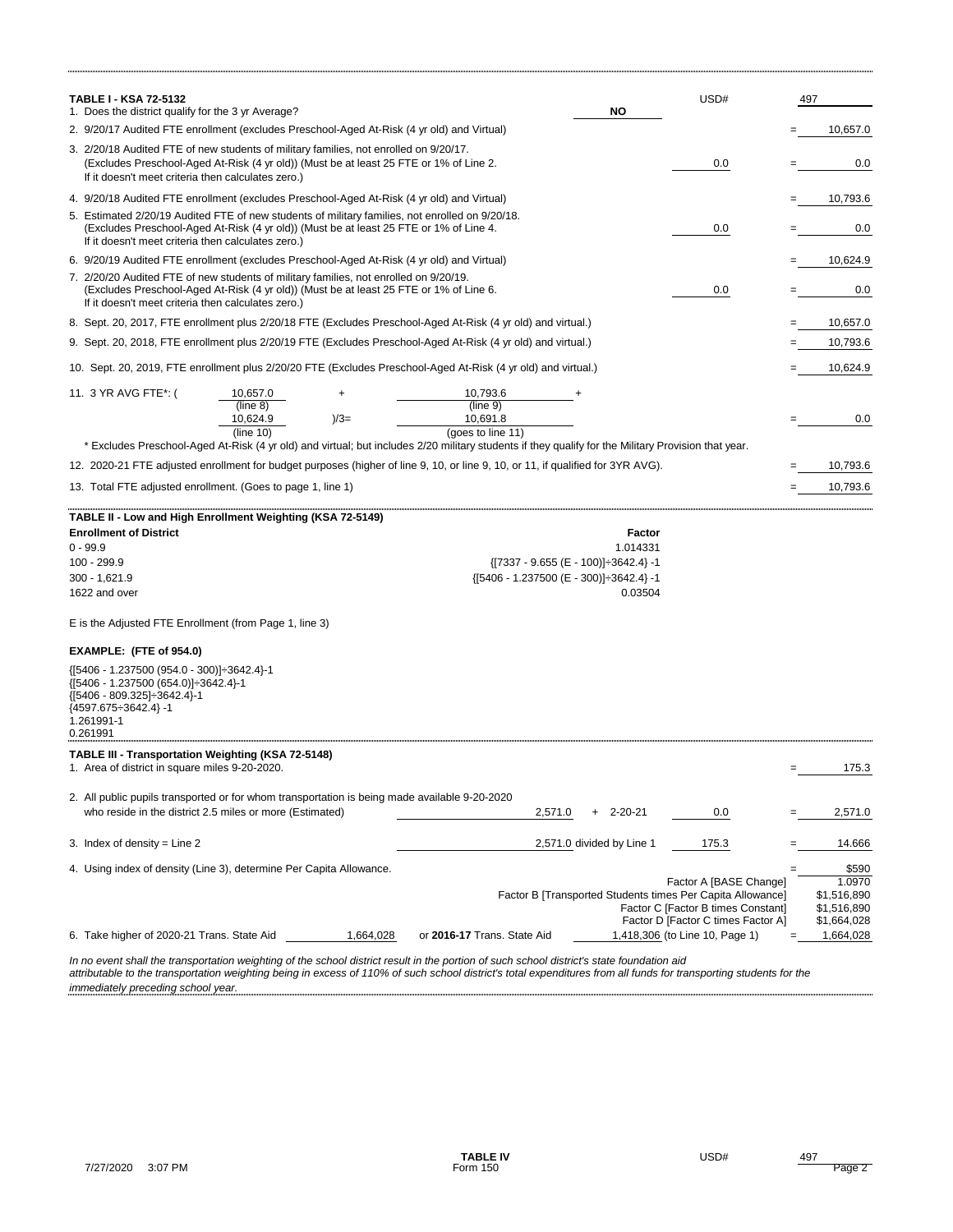| 1. Estimated 9/20/20 FTE enrollment for full-time students enrolled in virtual programs. | 1.500.0 X      | \$5,000 | $=$ | 7.500.000       |
|------------------------------------------------------------------------------------------|----------------|---------|-----|-----------------|
| 2. Estimated 9/20/20 FTE enrollment for part-time students enrolled in virtual programs. | 200.0 X        | \$1.700 | $=$ | 340,000         |
| 3. Estimated Virtual Credits* (19 years and older).                                      | $30.00 \times$ | \$709   | $=$ | 21.270          |
| 4. Estimated Virtual State Aid (Lines 1 plus 2 plus 3)                                   |                |         |     | $=$ \$7,861,270 |

\*No student shall be counted for more than 6 credits per year.

"Virtual School" means any school or educational program that: (1) Is offered for credit; (2) uses distance-learning technologies which predominately use internet-based methods to deliver instruction; (3) involves instruction that occurs asynchronously with the teacher and pupil in separate locations; (4) requires the pupil to make academic progress toward the next grade level and matriculation from kindergarten through high school graduation; (5) requires the pupil to demonstrate competence in subject matter for each class or subject in which the pupil is enrolled as part of the virtual school; and (6) requires age-appropriate pupils to complete state assessment tests.

| <b>TABLE V</b><br>High At-Risk Weighting Calculation (KSA 72-5151)                                                                                                                                                                                                                                                                                                    | USD#                                   | 497  |         |
|-----------------------------------------------------------------------------------------------------------------------------------------------------------------------------------------------------------------------------------------------------------------------------------------------------------------------------------------------------------------------|----------------------------------------|------|---------|
| 1. Estimated 2020-21 Free Lunch Percentage (1B divided by 1A)<br>A. 9/20/20 + 2/20/21 Headcount (from Open page)<br>B. 9/20/20 + 2/20/21 Free Lunch Headcount (from Open page)                                                                                                                                                                                        | 10,784<br>3.154                        |      | 29.25 % |
| 2. Estimated 2020-21 High-Density At-Risk Student Weighting (higher of 2A or 2B) (goes to Page 1, Line 8)<br>A. USD Level (i or ii)<br>i. High-Density At-Risk $>= 50\%$ (1B times 10.5%)<br>ii. High-Density At-Risk $>= 35\%$ and $< 50\%$ (1B times (#1 minus 35%) times .7)<br>*** Enter building enrollment on HD-AR_BLDG worksheet***<br><b>B. SCHOOL Level</b> | 0.0<br>0.0<br>$\overline{0.0}$<br>83.5 | 83.5 |         |
| Page 1 Footnotes:                                                                                                                                                                                                                                                                                                                                                     |                                        |      |         |
| (a) Weighted FTE enrollment is computed by taking the total clock hours of bilingual students who are enrolled and attending in an<br>approved bilingual class on 9-20-2020 and dividing by 6 (cannot exceed 6 hours for an individual student). Total<br>clock hours<br>$2,058.6 \div 6 \times 0.395 =$<br>135.5245 (Record on Line 5)                               |                                        |      |         |
| (b) FTE is computed by taking the total headcount of bilingual students who are enrolled and attending in an<br>approved bilingual class on 9-20-2020 and multiplying by factor of 0.185. Total<br>headcount<br>$716 \times 0.185 =$<br>132.4600 (Record on Line 5)                                                                                                   |                                        |      |         |
| (c) FTE is computed by taking the total clock hours of career and technical education students who are enrolled and attending<br>in an approved vocational class on 9-20-2020 and dividing by 6 (cannot exceed 6 hours for an individual student). Total<br>clock hours<br>$2,649.5 \div 6 =$<br>441.5833 (Record on Line 6)                                          |                                        |      |         |
| (d) In order to access new facilities weighting, a USD must have adopted at least a 25% LOB. Only eligible to schools that passed a bond election<br>prior to July 1, 2015 and bond money was used for construction of new facilities or new schools that were built primarily with federal funds<br>on a military reservation located on USD 207 and USD 475.        |                                        |      |         |
| (e) Preschool-Aged At-Risk (4 yr old) students are counted as .5 FTE. USD must be approved by the Kansas State Department<br>of Education.                                                                                                                                                                                                                            |                                        |      |         |
| (f) Comes from form 118 (line 20).                                                                                                                                                                                                                                                                                                                                    |                                        |      |         |
| (NOTE: If September 20 falls on a weekend, the following Monday will be the official count date.)                                                                                                                                                                                                                                                                     |                                        |      |         |

# **Virtual School State Aid (KSA 72-3715)**

7/27/2020 3:07 PM Form 150 Page 3